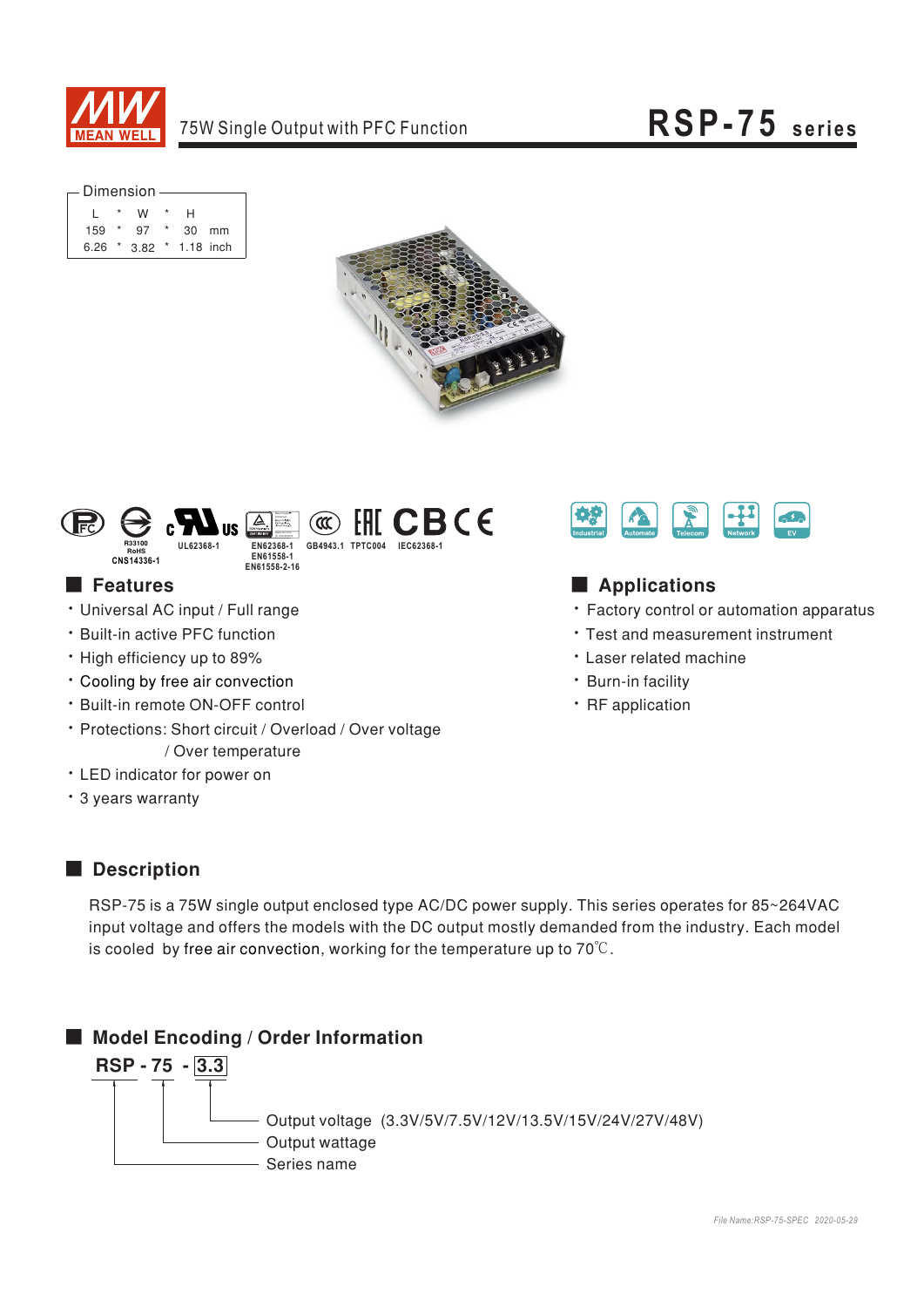

### **SPECIFICATION**

| <b>MODEL</b>        |                                                                                                                                                                                                                                                                                                                                                                                                                                                                                                                                                                                                                                                                                                                                                                                                                                                           | RSP-75-3.3                                                                                                                             | <b>RSP-75-5</b>               | RSP-75-7.5           | RSP-75-12                                                                                            | RSP-75-13.5 RSP-75-15 |                | RSP-75-24      | <b>RSP-75-27</b> | RSP-75-48      |  |  |  |
|---------------------|-----------------------------------------------------------------------------------------------------------------------------------------------------------------------------------------------------------------------------------------------------------------------------------------------------------------------------------------------------------------------------------------------------------------------------------------------------------------------------------------------------------------------------------------------------------------------------------------------------------------------------------------------------------------------------------------------------------------------------------------------------------------------------------------------------------------------------------------------------------|----------------------------------------------------------------------------------------------------------------------------------------|-------------------------------|----------------------|------------------------------------------------------------------------------------------------------|-----------------------|----------------|----------------|------------------|----------------|--|--|--|
|                     | <b>DC VOLTAGE</b>                                                                                                                                                                                                                                                                                                                                                                                                                                                                                                                                                                                                                                                                                                                                                                                                                                         | 3.3V                                                                                                                                   | 5V                            | 7.5V                 | 12V                                                                                                  | 13.5V                 | 15V            | <b>24V</b>     | <b>27V</b>       | 48V            |  |  |  |
| <b>OUTPUT</b>       | <b>RATED CURRENT</b>                                                                                                                                                                                                                                                                                                                                                                                                                                                                                                                                                                                                                                                                                                                                                                                                                                      | 15A                                                                                                                                    | 15A                           | 10A                  | 6.3A                                                                                                 | 5.6A                  | 5A             | 3.2A           | 2.8A             | 1.6A           |  |  |  |
|                     | <b>CURRENT RANGE</b>                                                                                                                                                                                                                                                                                                                                                                                                                                                                                                                                                                                                                                                                                                                                                                                                                                      | $0 - 15A$                                                                                                                              | $0 - 15A$                     | $0 - 10A$            | $0 - 6.3A$                                                                                           | $0 - 5.6A$            | $0 \sim 5A$    | $0 - 3.2A$     | $0 - 2.8A$       | $0 - 1.6A$     |  |  |  |
|                     | <b>RATED POWER</b>                                                                                                                                                                                                                                                                                                                                                                                                                                                                                                                                                                                                                                                                                                                                                                                                                                        | 49.5W                                                                                                                                  | <b>75W</b>                    | <b>75W</b>           | 75.6W                                                                                                | 75.6W                 | <b>75W</b>     | 76.8W          | 75.6W            | 76.8W          |  |  |  |
|                     | RIPPLE & NOISE (max.) Note.2 80mVp-p                                                                                                                                                                                                                                                                                                                                                                                                                                                                                                                                                                                                                                                                                                                                                                                                                      |                                                                                                                                        | 80mVp-p                       | 80mVp-p              | 120mVp-p                                                                                             | 120mVp-p              | $120mVp-p$     | $120mVp-p$     | $120mVp-p$       | 200mVp-p       |  |  |  |
|                     | <b>VOLTAGE ADJ. RANGE</b>                                                                                                                                                                                                                                                                                                                                                                                                                                                                                                                                                                                                                                                                                                                                                                                                                                 | $3.14 - 3.63V$                                                                                                                         | $4.75 - 5.5V$                 |                      | $7.13 \approx 8.25V$   11.4 $\approx 13.2V$                                                          | $12.8 - 14.9V$        | $14.3 - 16.5V$ | $22.8 - 26.4V$ | $25.7 - 29.7V$   | $45.6 - 52.8V$ |  |  |  |
|                     | <b>VOLTAGE TOLERANCE Note.3</b>                                                                                                                                                                                                                                                                                                                                                                                                                                                                                                                                                                                                                                                                                                                                                                                                                           | ±2.0%                                                                                                                                  | ±2.0%                         | ±2.0%                | ±2.0%                                                                                                | ±2.0%                 | ±2.0%          | ±1.0%          | ±1.0%            | ±1.0%          |  |  |  |
|                     | <b>LINE REGULATION</b>                                                                                                                                                                                                                                                                                                                                                                                                                                                                                                                                                                                                                                                                                                                                                                                                                                    | ±0.5%                                                                                                                                  | ±0.5%                         | ±0.5%                | ±0.5%                                                                                                | ±0.5%                 | ±0.5%          | ±0.5%          | ±0.5%            | ±0.5%          |  |  |  |
|                     | <b>LOAD REGULATION</b>                                                                                                                                                                                                                                                                                                                                                                                                                                                                                                                                                                                                                                                                                                                                                                                                                                    | ±1.0%                                                                                                                                  | ±1.0%                         | ±1.0%                | ±0.5%                                                                                                | ±0.5%                 | ±0.5%          | ±0.5%          | ±0.5%            | ±0.5%          |  |  |  |
|                     | <b>SETUP, RISE TIME</b>                                                                                                                                                                                                                                                                                                                                                                                                                                                                                                                                                                                                                                                                                                                                                                                                                                   | 600ms. 30ms at full load                                                                                                               |                               |                      |                                                                                                      |                       |                |                |                  |                |  |  |  |
|                     | <b>HOLD UP TIME (Typ.)</b>                                                                                                                                                                                                                                                                                                                                                                                                                                                                                                                                                                                                                                                                                                                                                                                                                                | 16ms at full load                                                                                                                      |                               |                      |                                                                                                      |                       |                |                |                  |                |  |  |  |
|                     | <b>VOLTAGE RANGE</b>                                                                                                                                                                                                                                                                                                                                                                                                                                                                                                                                                                                                                                                                                                                                                                                                                                      | $85 - 264$ VAC<br>$120 - 370VDC$                                                                                                       |                               |                      |                                                                                                      |                       |                |                |                  |                |  |  |  |
|                     | <b>FREQUENCY RANGE</b>                                                                                                                                                                                                                                                                                                                                                                                                                                                                                                                                                                                                                                                                                                                                                                                                                                    | $47 - 63$ Hz                                                                                                                           |                               |                      |                                                                                                      |                       |                |                |                  |                |  |  |  |
|                     | <b>POWER FACTOR (Typ.)</b>                                                                                                                                                                                                                                                                                                                                                                                                                                                                                                                                                                                                                                                                                                                                                                                                                                | PF>0.93/230VAC<br>PF>0.98/115VAC at full load                                                                                          |                               |                      |                                                                                                      |                       |                |                |                  |                |  |  |  |
| <b>INPUT</b>        | <b>EFFICIENCY (Typ.)</b>                                                                                                                                                                                                                                                                                                                                                                                                                                                                                                                                                                                                                                                                                                                                                                                                                                  | 76%                                                                                                                                    | 82%                           | 84%                  | 85%                                                                                                  | 85%                   | 86%            | 87%            | 88%              | 89%            |  |  |  |
|                     | <b>AC CURRENT (Typ.)</b>                                                                                                                                                                                                                                                                                                                                                                                                                                                                                                                                                                                                                                                                                                                                                                                                                                  | 0.9A/115VAC<br>0.5A/230VAC                                                                                                             |                               |                      |                                                                                                      |                       |                |                |                  |                |  |  |  |
|                     | <b>INRUSH CURRENT (Typ.)</b>                                                                                                                                                                                                                                                                                                                                                                                                                                                                                                                                                                                                                                                                                                                                                                                                                              | COLD START 35A/230VAC                                                                                                                  |                               |                      |                                                                                                      |                       |                |                |                  |                |  |  |  |
|                     | <b>LEAKAGE CURRENT</b>                                                                                                                                                                                                                                                                                                                                                                                                                                                                                                                                                                                                                                                                                                                                                                                                                                    | <2mA / 240VAC                                                                                                                          |                               |                      |                                                                                                      |                       |                |                |                  |                |  |  |  |
|                     |                                                                                                                                                                                                                                                                                                                                                                                                                                                                                                                                                                                                                                                                                                                                                                                                                                                           | 105 $\sim$ 135% rated output power                                                                                                     |                               |                      |                                                                                                      |                       |                |                |                  |                |  |  |  |
|                     | <b>OVERLOAD</b>                                                                                                                                                                                                                                                                                                                                                                                                                                                                                                                                                                                                                                                                                                                                                                                                                                           |                                                                                                                                        |                               |                      | Protection type : Constant current limiting, recovers automatically after fault condition is removed |                       |                |                |                  |                |  |  |  |
|                     | <b>PROTECTION   OVER VOLTAGE</b>                                                                                                                                                                                                                                                                                                                                                                                                                                                                                                                                                                                                                                                                                                                                                                                                                          | $ 8.25 \times 10.13V $ 13.2 ~ 16.2V 14.85 ~ 18.23V 16.5 ~ 20.25V 26.4 ~ 32.4V 29.7 ~ 36.45V 52.8 ~ 64.8V<br>$3.63 - 4.46V$ 5.5 ~ 6.75V |                               |                      |                                                                                                      |                       |                |                |                  |                |  |  |  |
|                     |                                                                                                                                                                                                                                                                                                                                                                                                                                                                                                                                                                                                                                                                                                                                                                                                                                                           |                                                                                                                                        |                               |                      | Protection type: Shut down o/p voltage, re-power on to recover                                       |                       |                |                |                  |                |  |  |  |
|                     | <b>OVER TEMPERATURE</b>                                                                                                                                                                                                                                                                                                                                                                                                                                                                                                                                                                                                                                                                                                                                                                                                                                   | Shut down o/p voltage, recovers automatically after temperature goes down                                                              |                               |                      |                                                                                                      |                       |                |                |                  |                |  |  |  |
| <b>FUNCTION</b>     | <b>REMOTE CONTROL</b>                                                                                                                                                                                                                                                                                                                                                                                                                                                                                                                                                                                                                                                                                                                                                                                                                                     | CN1: < 0~0.8VDC POWER ON, 4~10VDC POWER OFF                                                                                            |                               |                      |                                                                                                      |                       |                |                |                  |                |  |  |  |
|                     | <b>WORKING TEMP.</b>                                                                                                                                                                                                                                                                                                                                                                                                                                                                                                                                                                                                                                                                                                                                                                                                                                      | -25 ~ +70°C (Refer to "Derating Curve")                                                                                                |                               |                      |                                                                                                      |                       |                |                |                  |                |  |  |  |
|                     | <b>WORKING HUMIDITY</b>                                                                                                                                                                                                                                                                                                                                                                                                                                                                                                                                                                                                                                                                                                                                                                                                                                   | $20 \sim 90\%$ RH non-condensing                                                                                                       |                               |                      |                                                                                                      |                       |                |                |                  |                |  |  |  |
| <b>ENVIRONMENT</b>  | <b>STORAGE TEMP., HUMIDITY</b>                                                                                                                                                                                                                                                                                                                                                                                                                                                                                                                                                                                                                                                                                                                                                                                                                            | $-40 \sim +85^{\circ}$ C, 10 ~ 95% RH non-condensing<br>$\pm 0.05\%$ /°C (0 ~ 50°C)                                                    |                               |                      |                                                                                                      |                       |                |                |                  |                |  |  |  |
|                     | <b>TEMP. COEFFICIENT</b>                                                                                                                                                                                                                                                                                                                                                                                                                                                                                                                                                                                                                                                                                                                                                                                                                                  |                                                                                                                                        |                               |                      |                                                                                                      |                       |                |                |                  |                |  |  |  |
|                     | <b>VIBRATION</b>                                                                                                                                                                                                                                                                                                                                                                                                                                                                                                                                                                                                                                                                                                                                                                                                                                          |                                                                                                                                        |                               |                      | 10 ~ 500Hz, 2G 10min./1cycle, 60min. each along X, Y, Z axes                                         |                       |                |                |                  |                |  |  |  |
|                     | <b>OVER VOLTAGE CATEGORY</b>                                                                                                                                                                                                                                                                                                                                                                                                                                                                                                                                                                                                                                                                                                                                                                                                                              |                                                                                                                                        |                               |                      | III ; According to EN61558, EN50178, EN60664-1, EN62477-1; altitude up to 2000 meters                |                       |                |                |                  |                |  |  |  |
|                     | <b>SAFETY STANDARDS</b>                                                                                                                                                                                                                                                                                                                                                                                                                                                                                                                                                                                                                                                                                                                                                                                                                                   | UL62368-1, TUV EN62368-1, EN61558-1, EN61558-2-16, EAC TP TC 004, CCC GB4943.1, BSMI CNS14336-1 approved                               |                               |                      |                                                                                                      |                       |                |                |                  |                |  |  |  |
| <b>SAFETY &amp;</b> | <b>WITHSTAND VOLTAGE</b>                                                                                                                                                                                                                                                                                                                                                                                                                                                                                                                                                                                                                                                                                                                                                                                                                                  | I/P-O/P:4KVAC I/P-FG:2KVAC O/P-FG:0.5KVAC                                                                                              |                               |                      |                                                                                                      |                       |                |                |                  |                |  |  |  |
| <b>EMC</b>          | <b>ISOLATION RESISTANCE</b>                                                                                                                                                                                                                                                                                                                                                                                                                                                                                                                                                                                                                                                                                                                                                                                                                               |                                                                                                                                        |                               |                      | I/P-O/P, I/P-FG, O/P-FG:100M Ohms / 500VDC / 25°C / 70% RH                                           |                       |                |                |                  |                |  |  |  |
| (Note 4)            | <b>EMC EMISSION</b>                                                                                                                                                                                                                                                                                                                                                                                                                                                                                                                                                                                                                                                                                                                                                                                                                                       | Compliance to EN55032 (CISPR32) Class B, EN61000-3-2,-3, EAC TP TC 020, CNS13438, GB9254 Class B, GB17625.1                            |                               |                      |                                                                                                      |                       |                |                |                  |                |  |  |  |
|                     | <b>EMC IMMUNITY</b>                                                                                                                                                                                                                                                                                                                                                                                                                                                                                                                                                                                                                                                                                                                                                                                                                                       |                                                                                                                                        |                               |                      | Compliance to EN61000-4-2,3,4,5,6,8,11, EN55024, light industry level, criteria A, EAC TP TC 020     |                       |                |                |                  |                |  |  |  |
|                     | <b>MTBF</b>                                                                                                                                                                                                                                                                                                                                                                                                                                                                                                                                                                                                                                                                                                                                                                                                                                               | 296.7K hrs min.                                                                                                                        |                               | MIL-HDBK-217F (25°C) |                                                                                                      |                       |                |                |                  |                |  |  |  |
| <b>OTHERS</b>       | <b>DIMENSION</b>                                                                                                                                                                                                                                                                                                                                                                                                                                                                                                                                                                                                                                                                                                                                                                                                                                          | 159*97*30mm (L*W*H)                                                                                                                    |                               |                      |                                                                                                      |                       |                |                |                  |                |  |  |  |
|                     | <b>PACKING</b>                                                                                                                                                                                                                                                                                                                                                                                                                                                                                                                                                                                                                                                                                                                                                                                                                                            |                                                                                                                                        | 0.44Kg; 30pcs/14.2Kg/0.91CUFT |                      |                                                                                                      |                       |                |                |                  |                |  |  |  |
| <b>NOTE</b>         | 1. All parameters NOT specially mentioned are measured at 230VAC input, rated load and 25°C of ambient temperature.<br>2. Ripple & noise are measured at 20MHz of bandwidth by using a 12" twisted pair-wire terminated with a 0.1uf & 47uf parallel capacitor.<br>3. Tolerance: includes set up tolerance, line regulation and load regulation.<br>4. The power supply is considered a component which will be installed into a final equipment. The final equipment must be re-confirmed that<br>it still meets EMC directives. For guidance on how to perform these EMC tests, please refer to "EMI testing of component power supplies."<br>(as available on http://www.meanwell.com)<br>5. The ambient temperature derating of 3.5°C/1000m with fanless models and of 5°C/1000m with fan models for operating altitude higher<br>than 2000m(6500ft). |                                                                                                                                        |                               |                      |                                                                                                      |                       |                |                |                  |                |  |  |  |